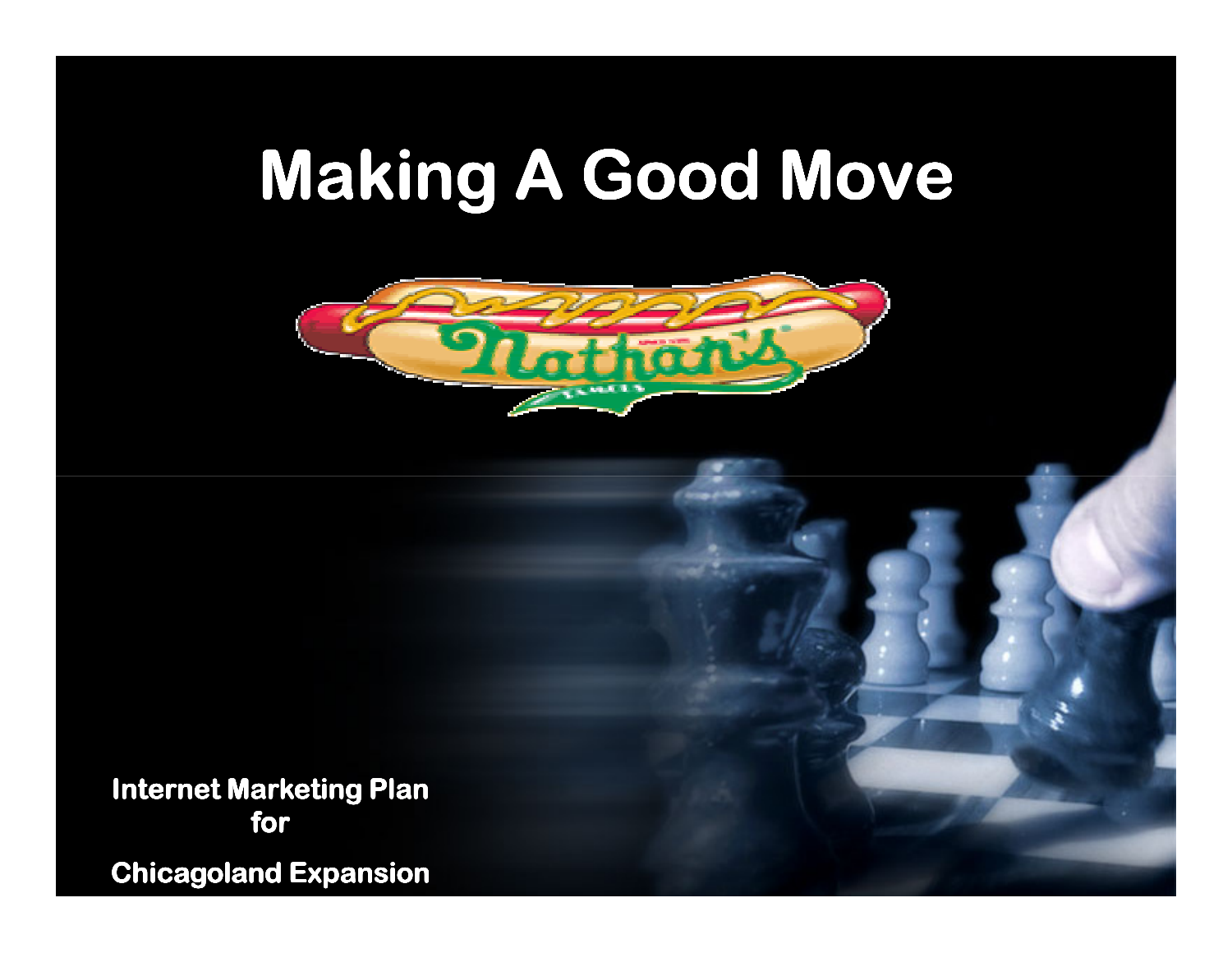## …Why Chicago? …

#### Because research shows they love those hot dogs!!!

| <b>City</b>             | Dollar Sales Unit Sales |            |  |  |  |
|-------------------------|-------------------------|------------|--|--|--|
| New York                | \$105,122,000           | 34,353,320 |  |  |  |
| Los Angeles, CA         | \$81,920,320            | 41,643,520 |  |  |  |
| Baltimore/Washington    | \$46,486,100            | 19,224,000 |  |  |  |
| <b>Chicago, IL</b>      | \$46,433,390            | 20,552,200 |  |  |  |
| San Ant/Corpus Christie | \$29,190,030            | 28,638,360 |  |  |  |
| South Carolina*         | \$29,307,460            | 15,367,990 |  |  |  |
| Dallas/Ft Worth         | \$27,156,490            | 20,067,760 |  |  |  |
| San Fran/Oakland        | \$24,513,640            | 8,800,280  |  |  |  |
| Houston, TX             | \$20,267,400            | 16,000,460 |  |  |  |
| New Orleans/Mobile      | \$16,885,750            | 10,536,820 |  |  |  |
|                         |                         |            |  |  |  |

**Top 10 Hot Dog-Eating Cities 2004**



Source: Information Resources, Inc., Meat Marketing Technology, June 2004, Page 33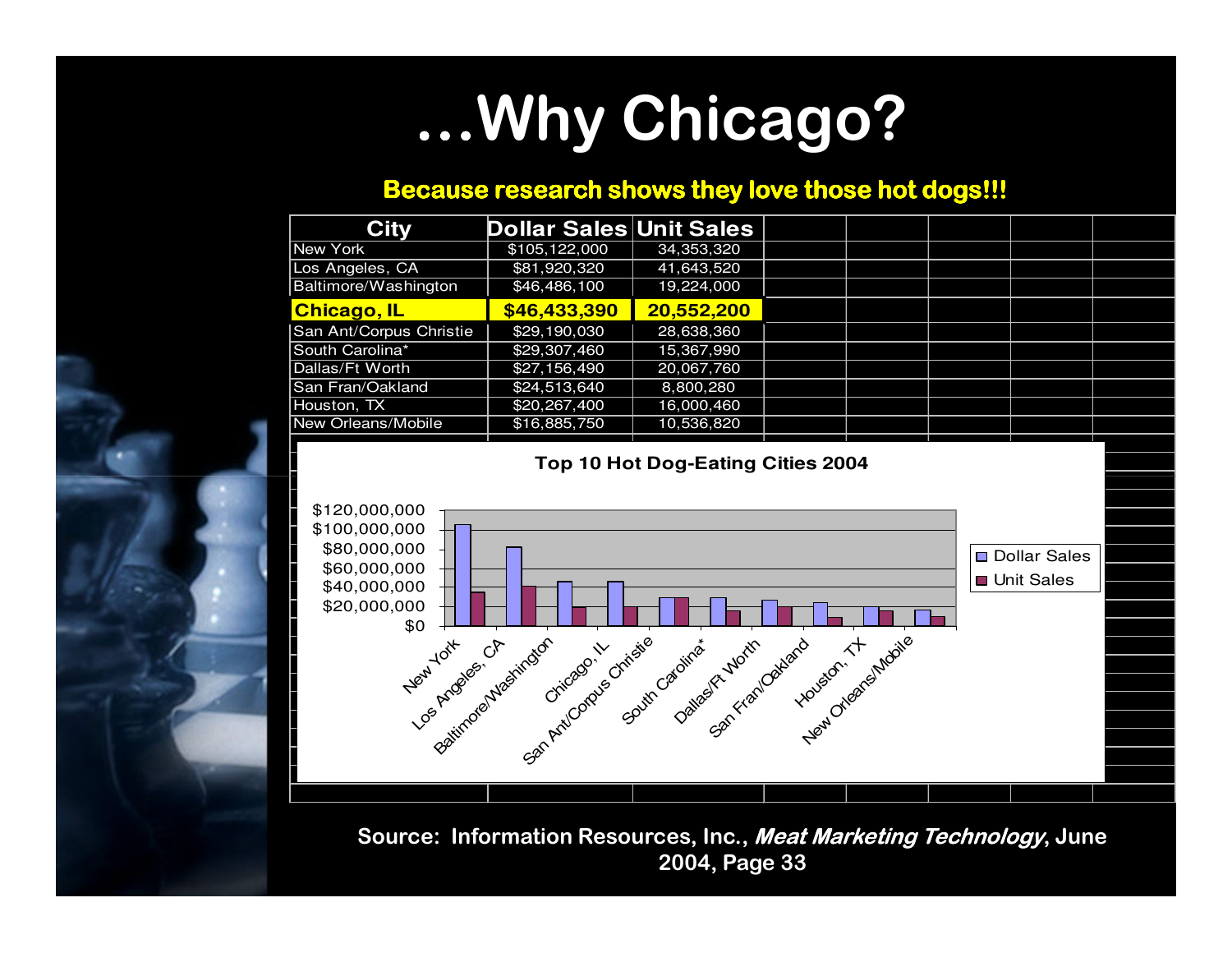### The Nathan's Difference

| <b>Feature</b>          | <b>Benefits</b>                                                                                                                          |
|-------------------------|------------------------------------------------------------------------------------------------------------------------------------------|
| <b>Fresh not Frozen</b> | Using fresh materials creates better flavor and a meatier<br>bite.                                                                       |
| <b>Brand Identified</b> | <b>Consumers recognize that Nathan's stands for quality</b>                                                                              |
| <b>Vacuum Packed</b>    | Provides optimum product protection; reducing spoilage<br>and extending shelf life.                                                      |
| <b>Natural Casing</b>   | Old-fashioned casing gives the "snappy" bite that<br>consumers like. Natural casings hold in the natural juice<br>and it's easy to chew. |
| <b>Skinless</b>         | Creates a tender bite.                                                                                                                   |
| <b>Family Pack</b>      | Bulk pack offers consumers attractive retail price per<br>pound.                                                                         |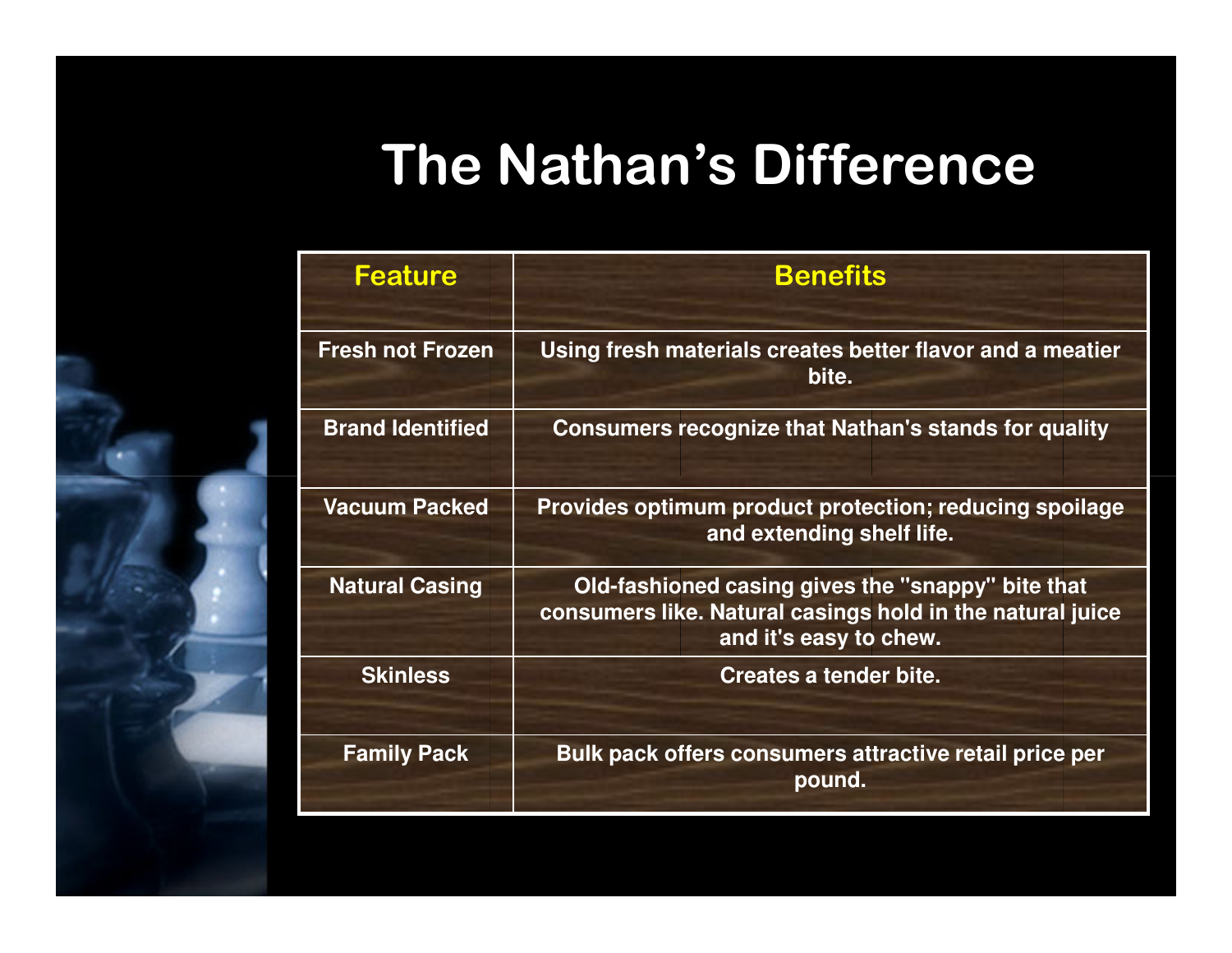

# About Nathan's

•Specialty Foods Group (parent company) strives to provide the finest quality meats while meeting and exceeding consumer demands.

•Target Market-within the Tri-State Area (New York, New Jersey, and Connecticut)

•Tri-State Area (Population of over 18 Million)

•Market Share-within Tri-State Area (Over 30% of all processed meat sales)

•Major Product-all forms of Famous Nathan products (Polish Sausage, Hot Dogs)

•New marketing venture-On-line form of sales

•New target market-transplants from Tri-State area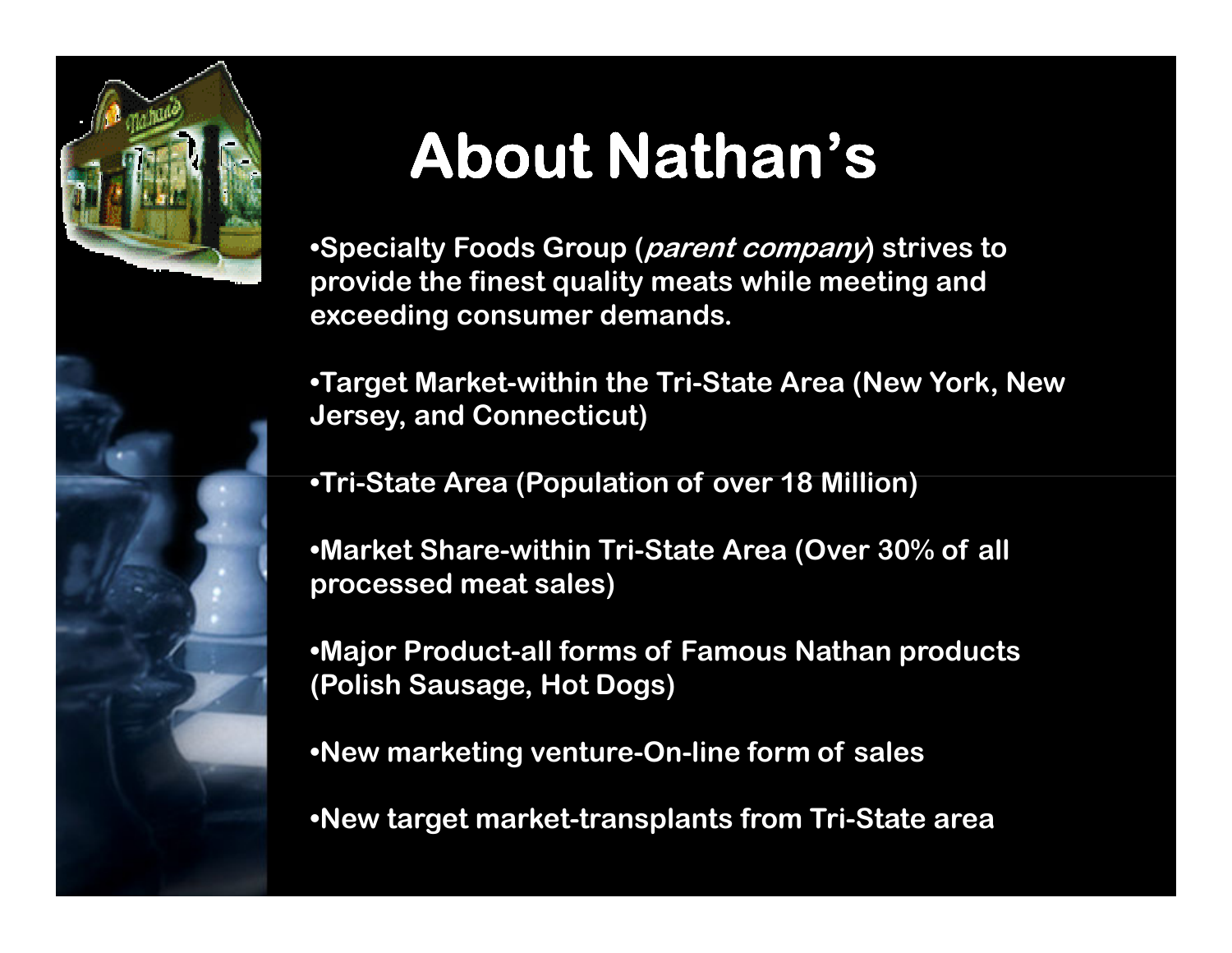#### Overall Business Objectives

Our goal at Specialty Foods Group is to strive for excellence by bringing you the very best in select chicken or beef products. We guarantee the highest quality by using pure beef or chicken for our franks or processed meats. No additives or preventatives will be used in our meats and we certify that each product will go through a rigorous USDA inspection.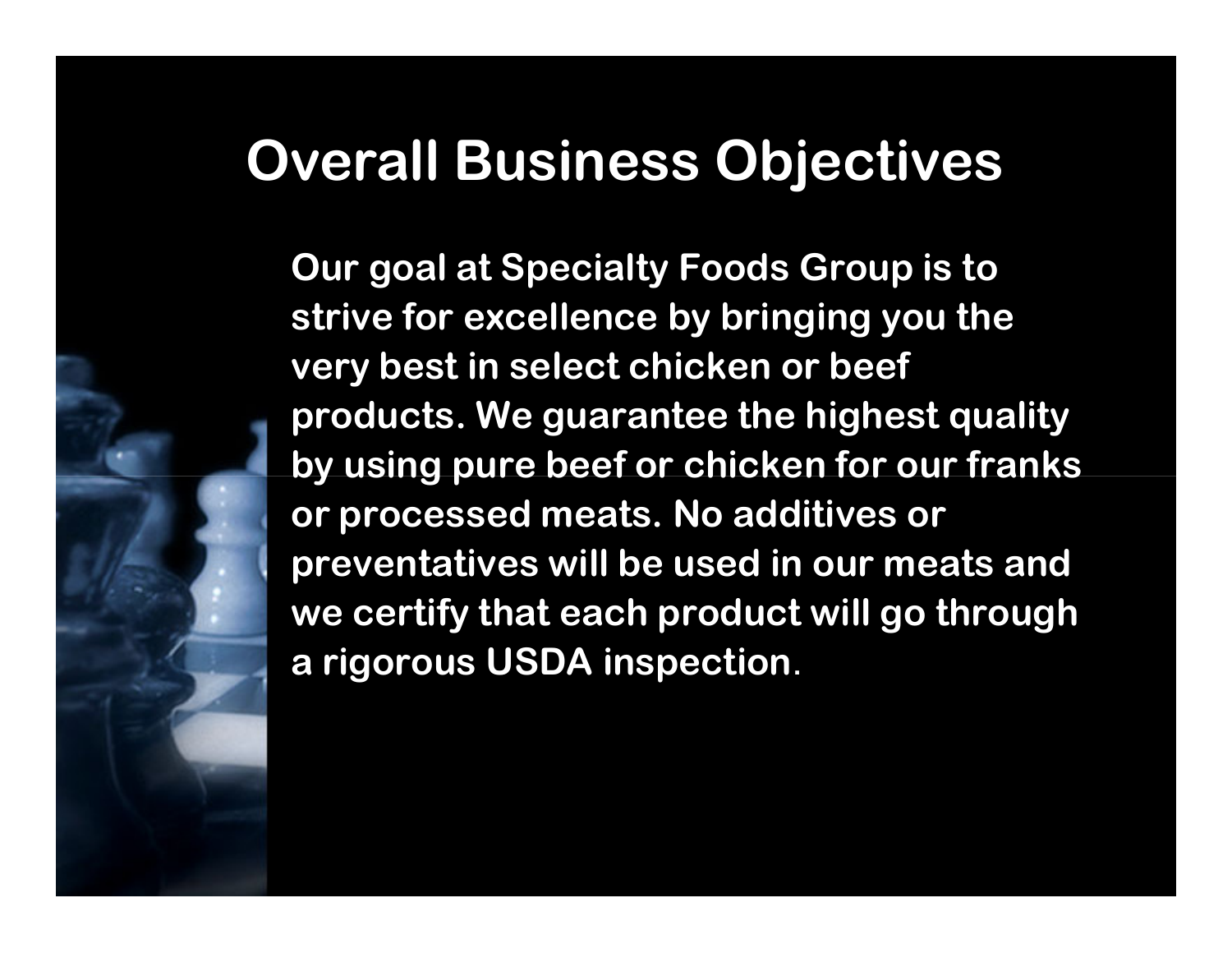### Ahhh, I Can See The Future….

During the first three years of operation, we seek to:

- $\bullet$ Grow total sales by 10% annually.
- $\bullet$  Offer Nathan's hot dogs on the Internet for customers who request them.
- $\bullet$  Build customer loyalty through providing efficient service, wherein customers receive their products on time and in excellent condition.
- $\bullet$  Maintain a staff of employees who are dedicated to taking the orders and ensuring orders are filled.
- $\bullet$  Build the Nathan's brand to the point where it becomes a household word worldwide, not just on the East Coast.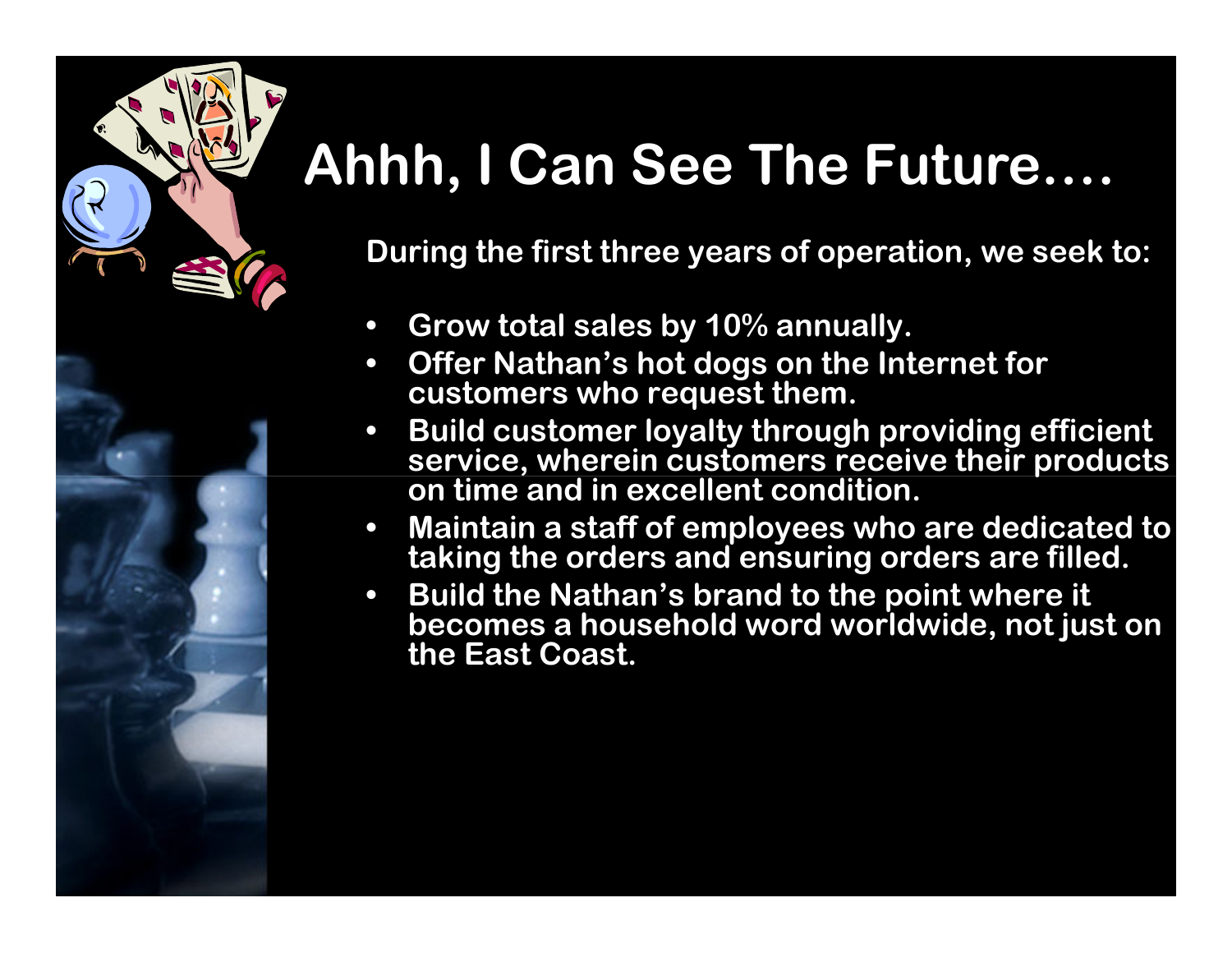#### How Nathan's Shapes Up

#### **Strengths**

- High sale volume within Tri-State Area
- Recognizable name brand (Famous Nathans)
- 2003 consumers spent \$1.8 million on hot dogs in United States
- Nation wide recognition on ESPN during Fourth of July hot dog eating contest
- –Loyal customer base

#### Weaknesses

- Only sell products within the East Coast
- Diet crazies of Americans (Atkins)
- Holds seasonal value
- High cost of shipping product to people outside of our distribution –are

#### Opportunities

- Broaden sales by selling on-line to east coast transplants
- To establish a large consumer base outside of East Coast
- To become the only major producer of processed meats to have online sales

#### **Threats**

- All other major producers of Polish Sausage and Hot Dogs
- –The high cost and transit time of shipping our product
- The time factor of shipping perishable foods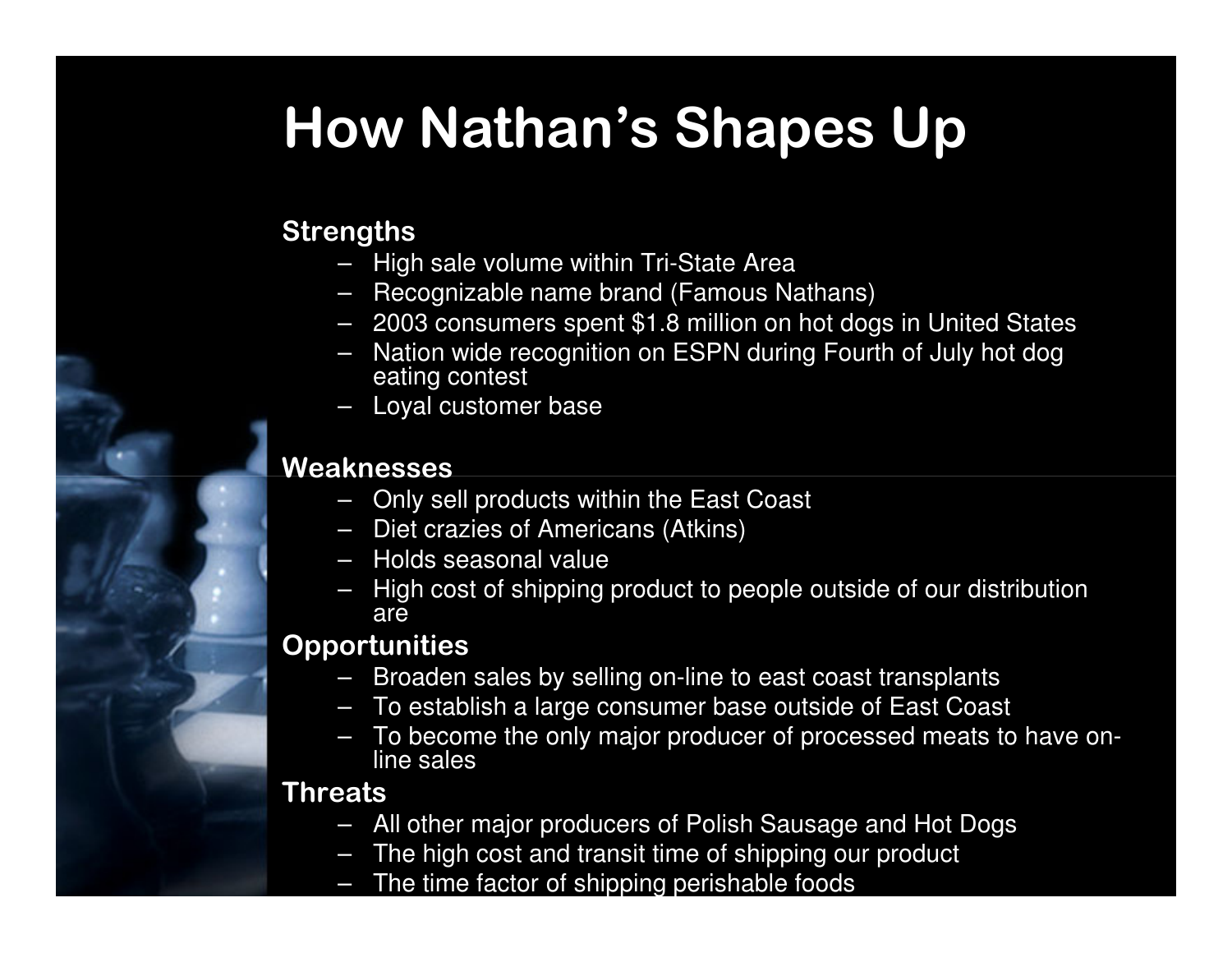

With an Expansion of this Magnitude Sure, We'll Have Problems, Like…

 Competing with other major brands like Oscar Meyer, Ballpark, and private label versions

 $\bullet$  Convincing consumers that the brand is a good one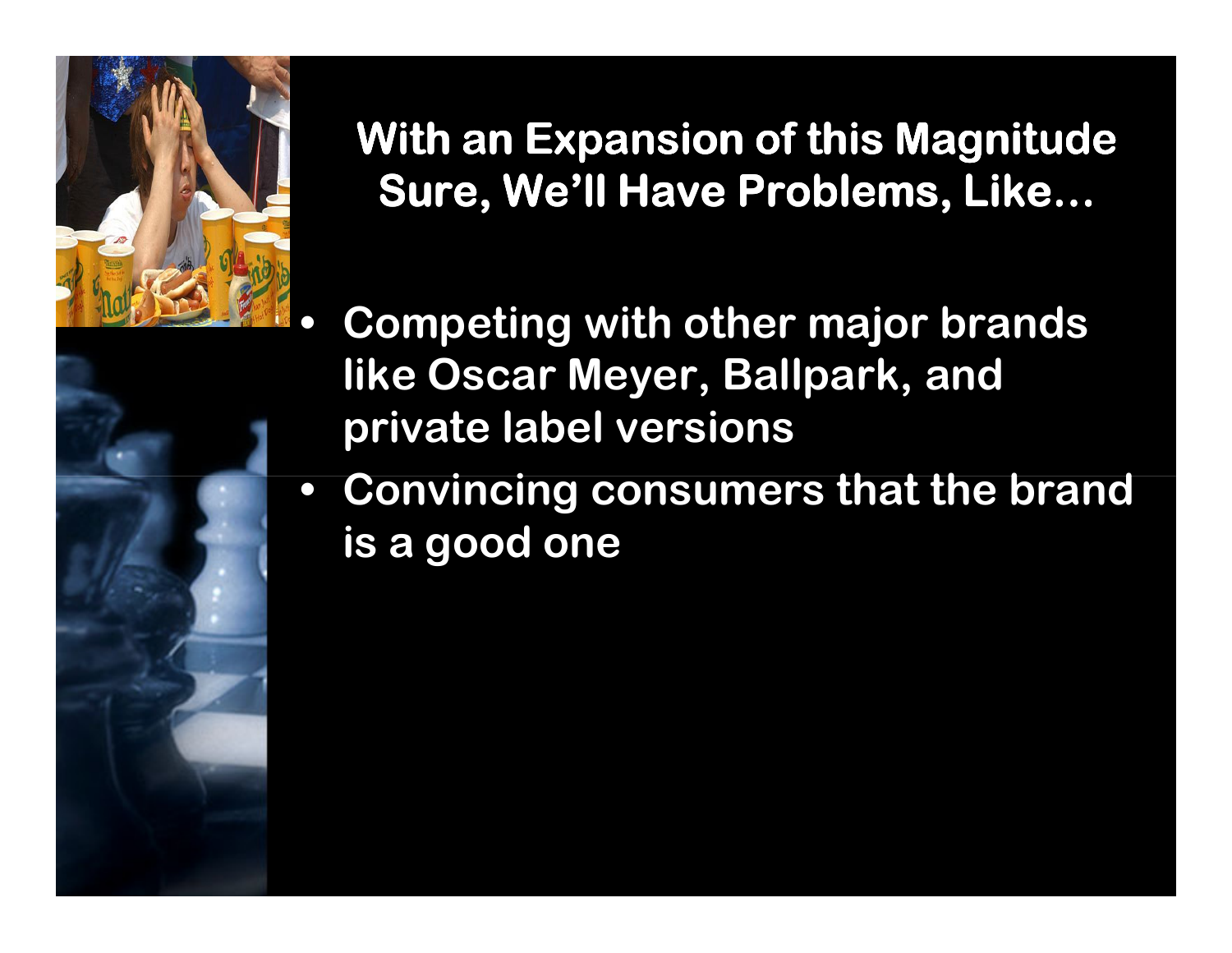# But, Oh The Possibilities!

(online & offline marketing strategies)

- $\bullet$ Nathan's is currently sold at Albertsons (parent company of Jewel, Sam's Club, and Costco stores nationwide. These stores have e-commerce sites, so the hot dogs can be sold on them as well. Eventually, the hot dogs can be sold in these stores.
- • Nathan's is already popular nationwide, except in the Midwest—capturing market share here is just a matter of letting consumers know they're available here now, and we do that by linking up with local favorites like
- • Nathan's co-branding initiative with Auntie Anne's, a specialty retailer of baked pretzels. Auntie Anne's is popular in Chicago already; introducing the hotdog in these stores throughout Chicago is ideal for marketentrance.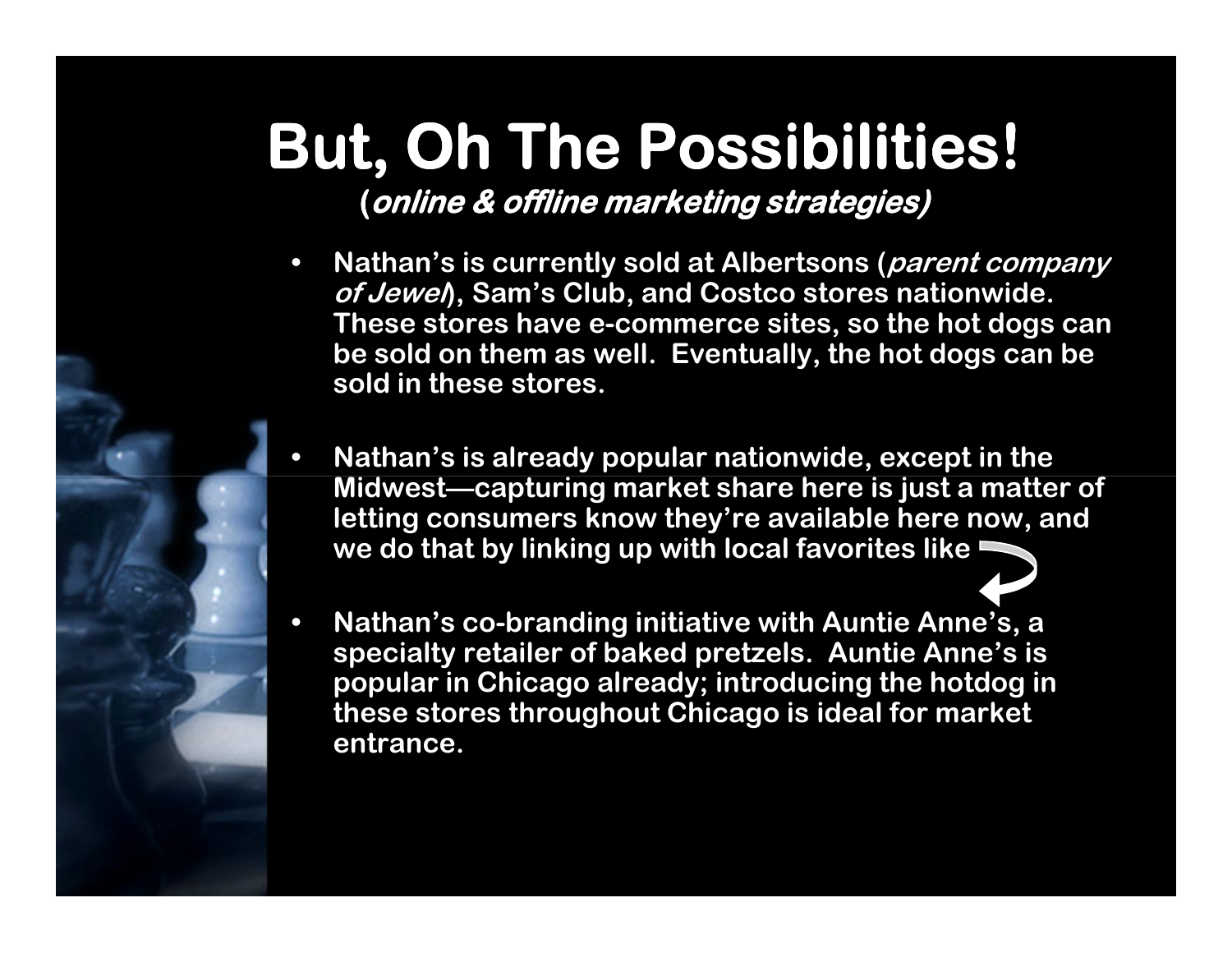#### So, We Intend To Sell The Hot Dogs To….

- Those already familiar with the brand
- White Sox, Cubs fans (those who regularly attend the games)
- Consumers in search of a quality product--one that has been around since 1916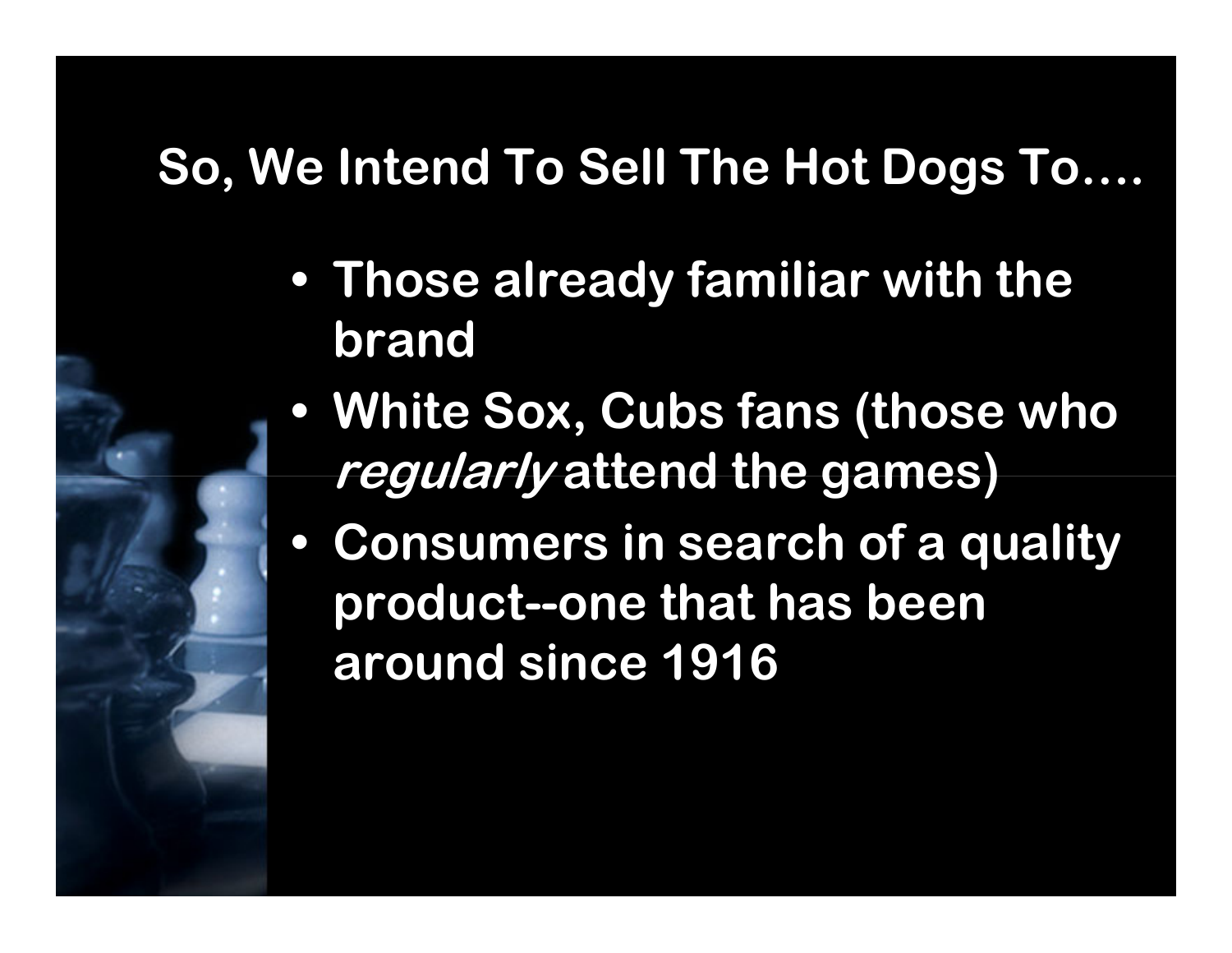### …And More Importantly, We'll Try To …And More Importantly, We'll Try To Lure…

- Those unfamiliar with the brand, and…
- Those darn Oscar Meyer hot dog lovers!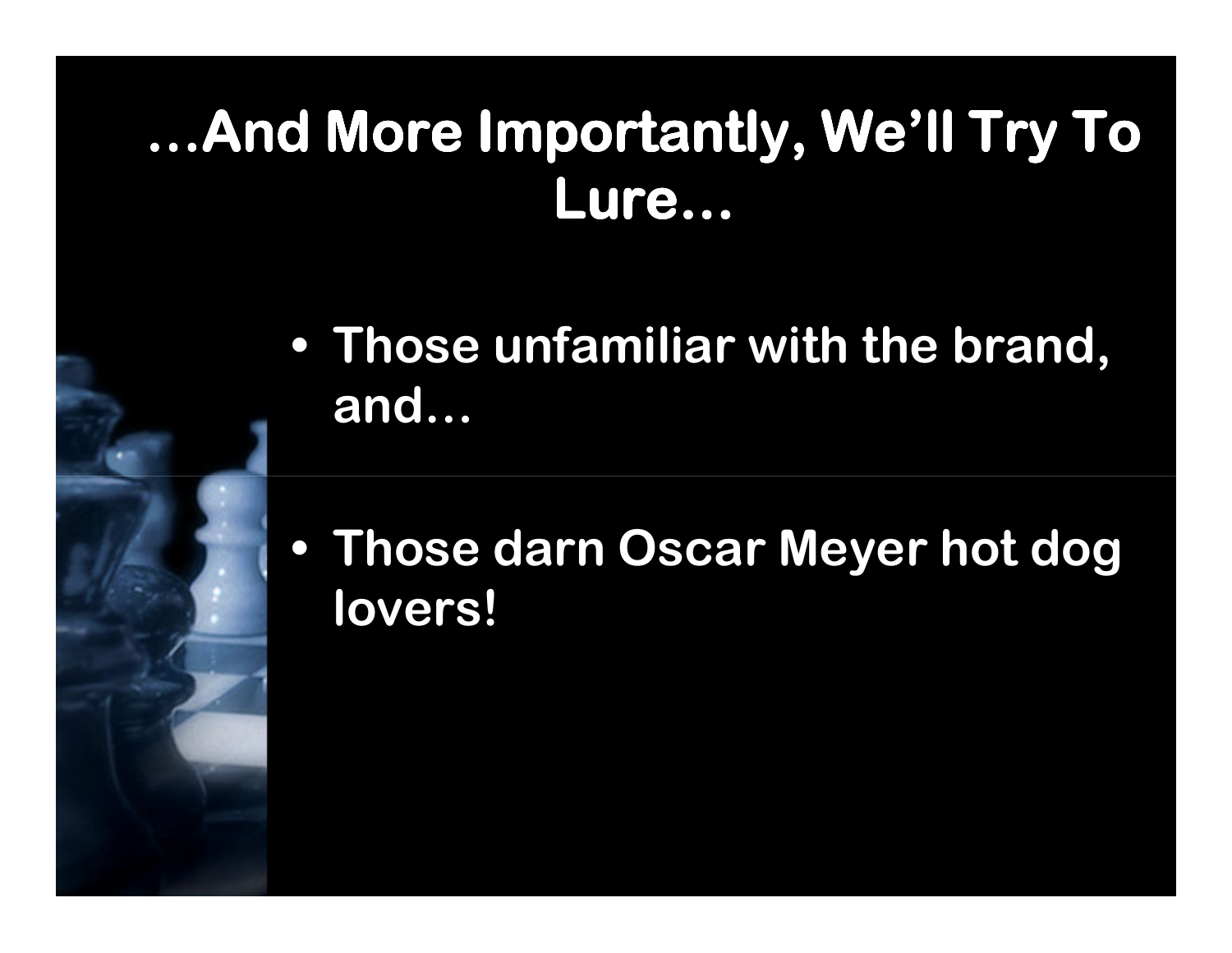# "So, This Is How We'll Do It" ….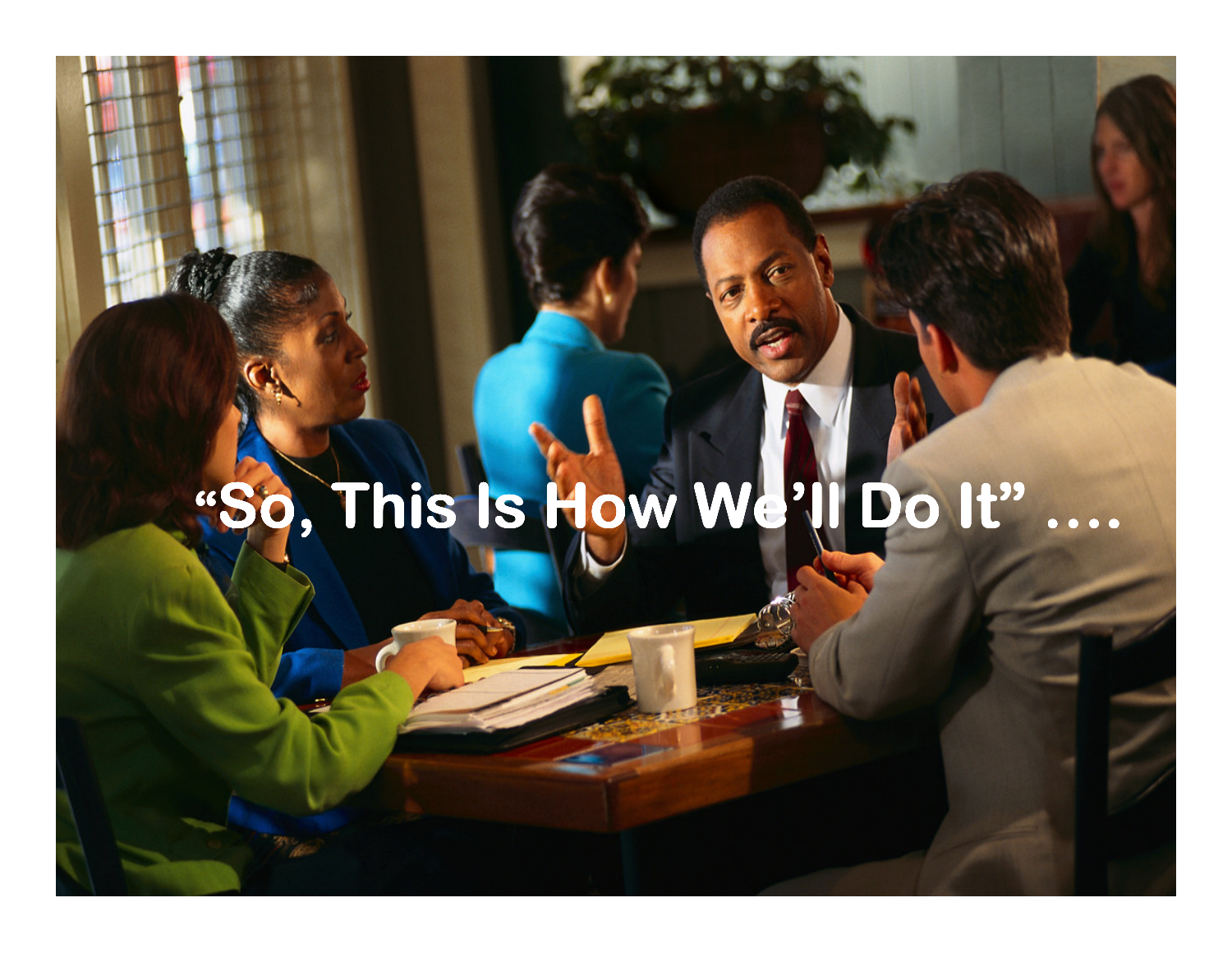#### Our Product Lineup Will Include…

 $\bullet$ Natural Casing Beef Frankfurters



• Skinless BTB Beef Franks



• Skinless Beef Franks



 $\bullet$ Skinless Family Pack

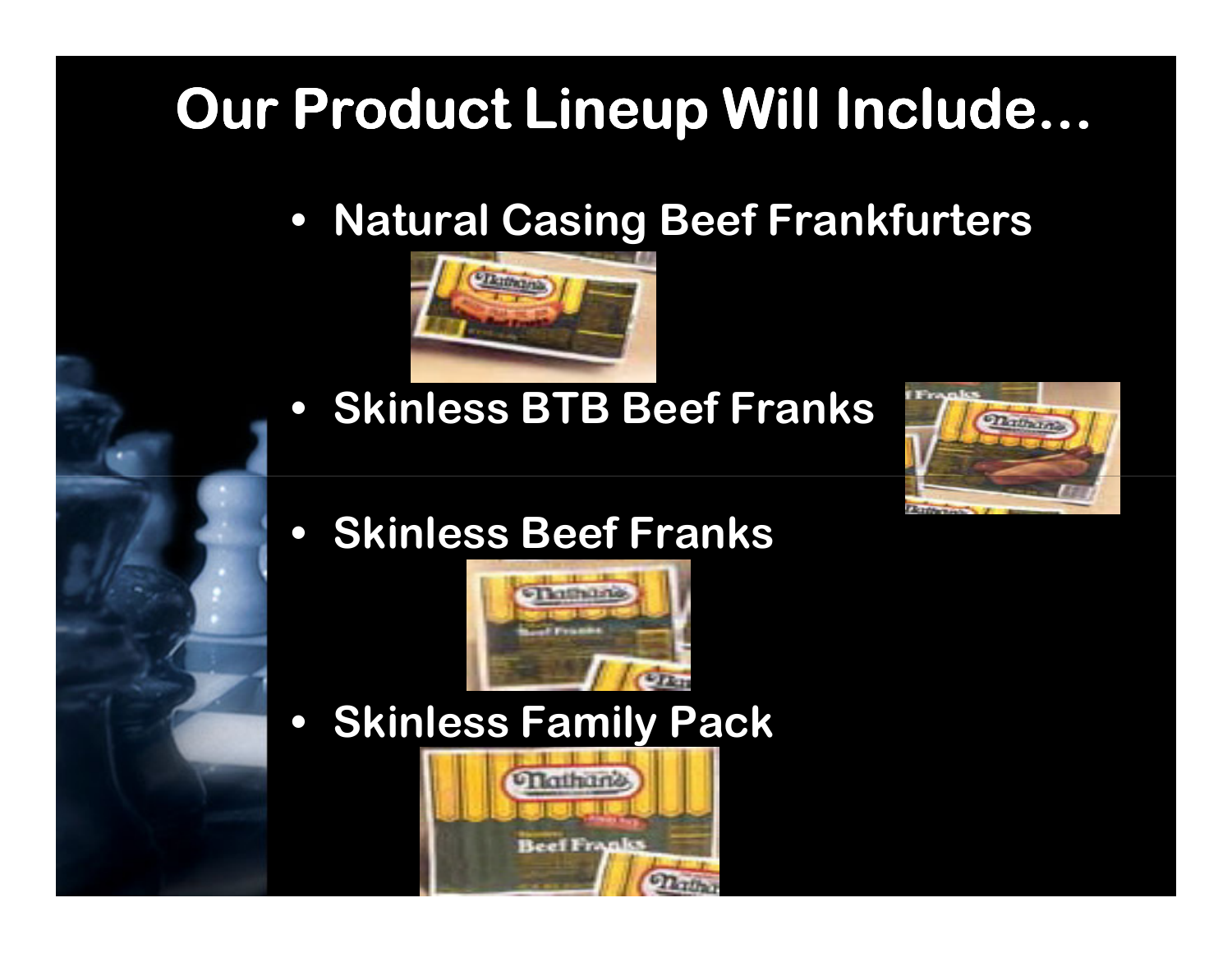### And It's Gonna Cost You…

 $\bullet$ Natural Casing Beef Frankfurters

> Jewel: \$2.59Our Price Will Be: \$2.00

#### • Skinless BTB Beef Franks

Jewel: \$2.99

Our Price: \$2.50

• Skinless Beef Franks  $\bullet$ 

> Jewel: \$2.99Our Price: \$2.00

• Skinless Family Pack

Jewel: \$4.99Our Price: \$3.99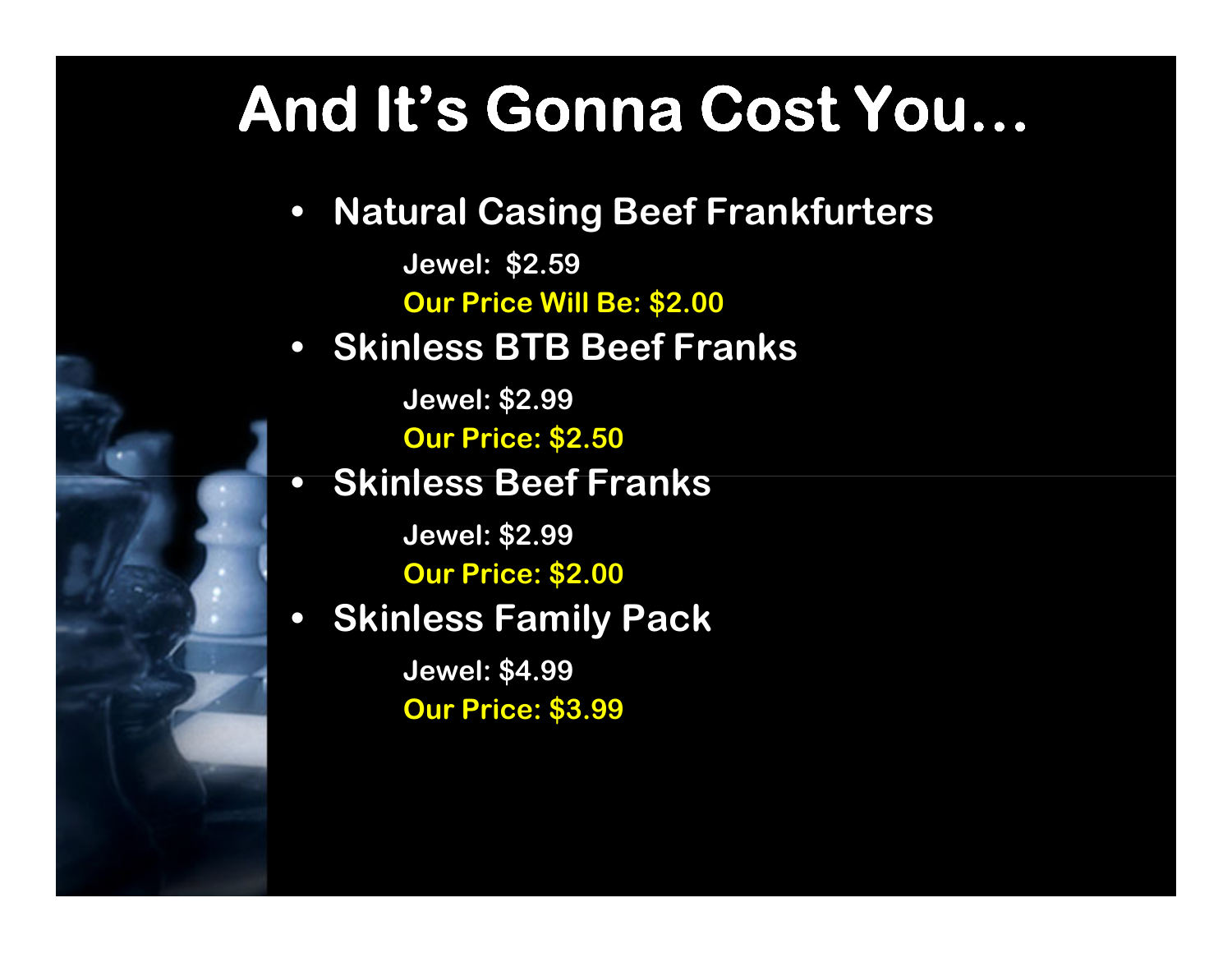

# We'll Spread The Word Using..

#### Integrated Marketing Communications

•Anyone familiar living on the east coast of the United States has either heard of or have tried a Nathan's hotdog, whether at a baseball game or in a mall. Nathan's hotdogs are legendary. Unfortunately, loyal customers or visitors can't get Nathan's hotdogs in the Midwest or Western regions of the country unless they are willing to pay exorbitant shipping costs and purchase bulk amounts at one time. Over the years, Specialty Foods has noticed a greater demand for their product and as a result, has created the ability for customers to purchase products on-line.

•The online ordering aspect has been enhanced; so that customers can buy in smaller bulk, receive reasonable shipping costs and specialty live customer service. Specialty Foods is counting on the online presence to give customer's additional buying power and convenience.

•In order to ensure the success of this service, they have created a special "on-line" customer service team, within the customer service department.

 •This team will be dedicated to servicing on-line customers with issues such as order tracking, specialty orders, other products and services, etc.

•The existing 800 customer service line will have a voice attendant to route calls for on-line customer service to the Internet team as well.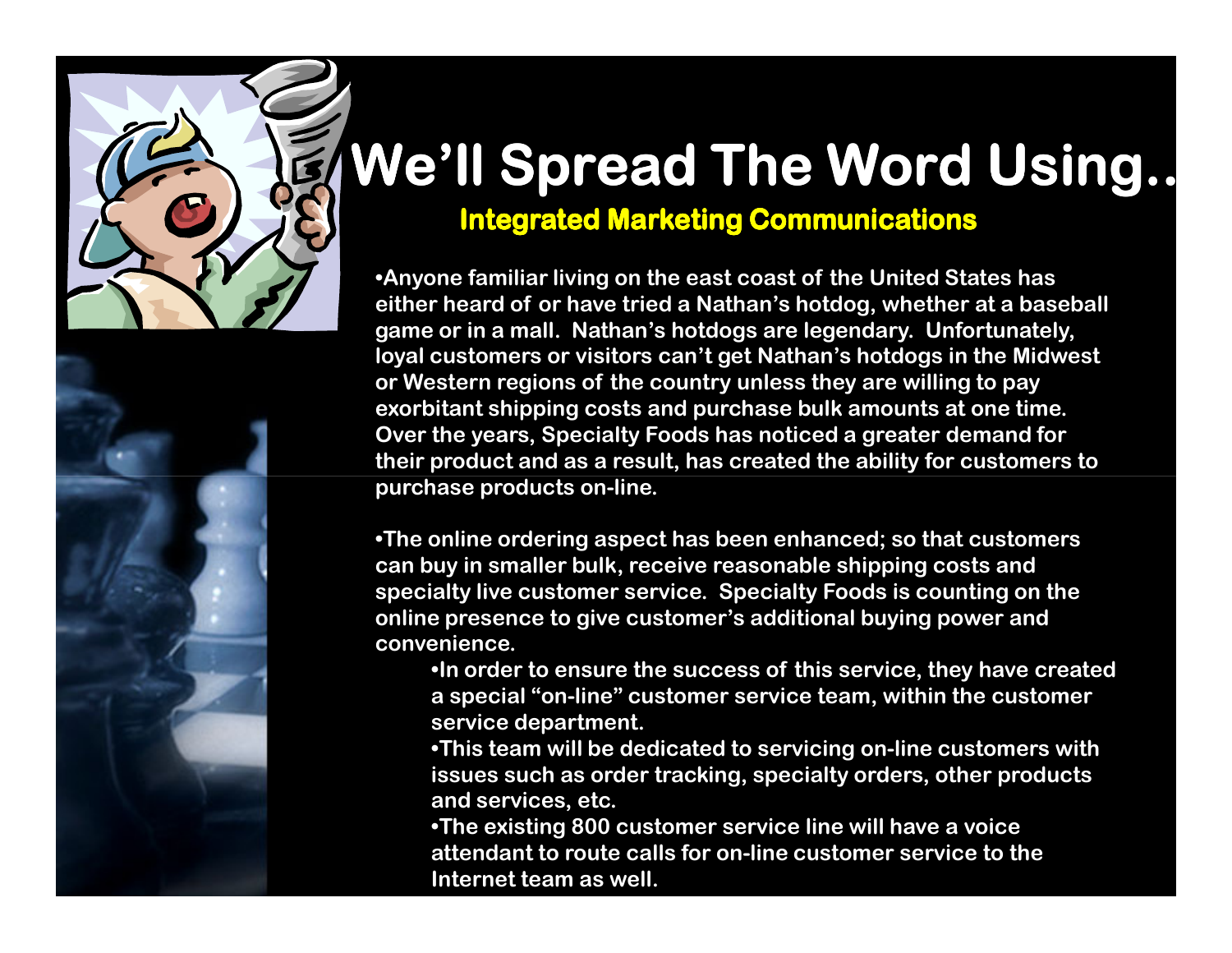#### And We'll Start Small, Of Course…

Specialty Foods will begin local advertisements in the local region regarding "NEW" on-line ordering and they plan on using existing database of clients for other offline direct marketing. Plans for national advertising will be done in future phases and will most likely to be targeted to air during sporting events, such as baseball games.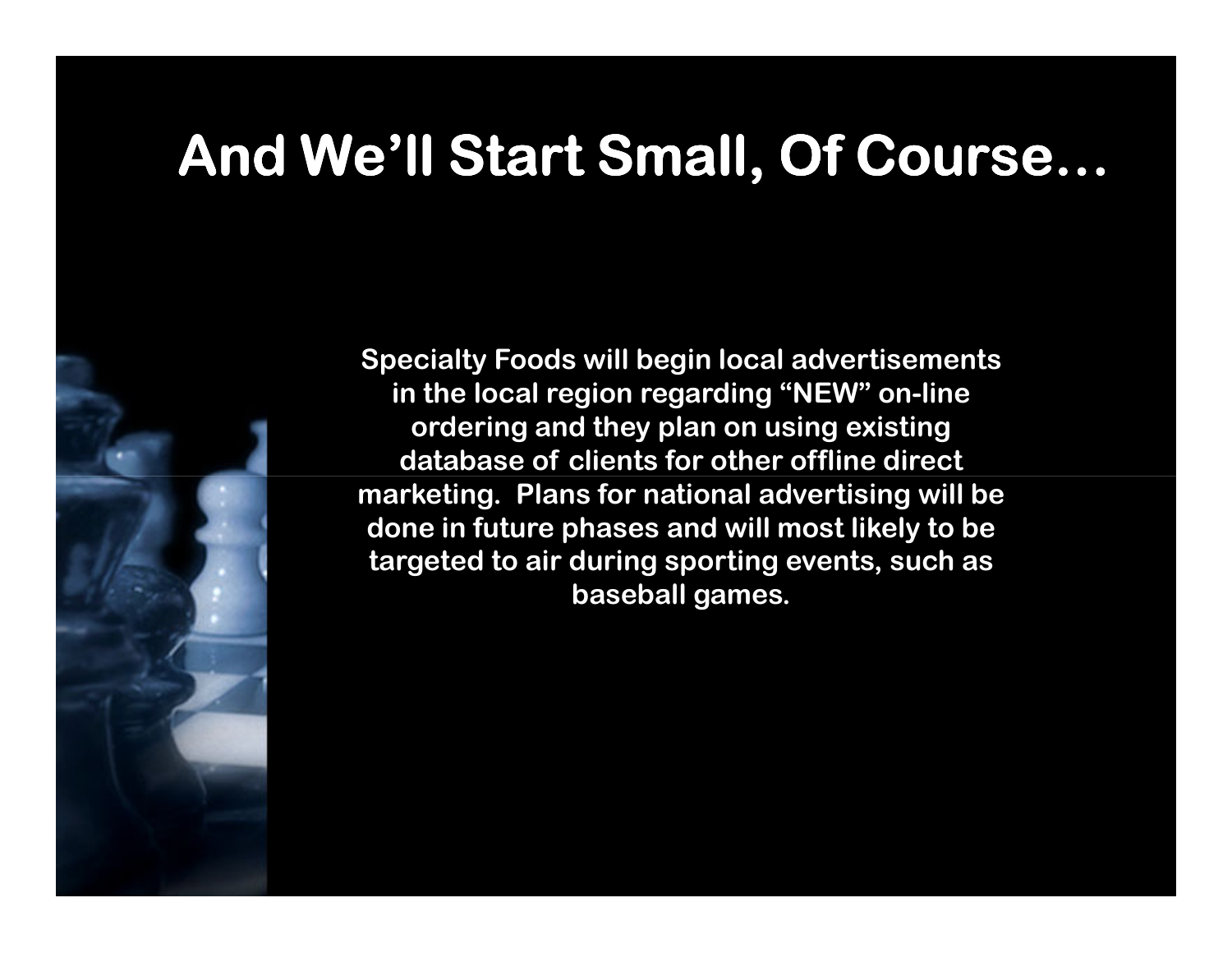# Beginning With The Web

The new process will entail customers going straight to the company website at http://shop.nathansfamous.com. Once on the site, customers will be able to perform a variety of online functions, many of which are described below:

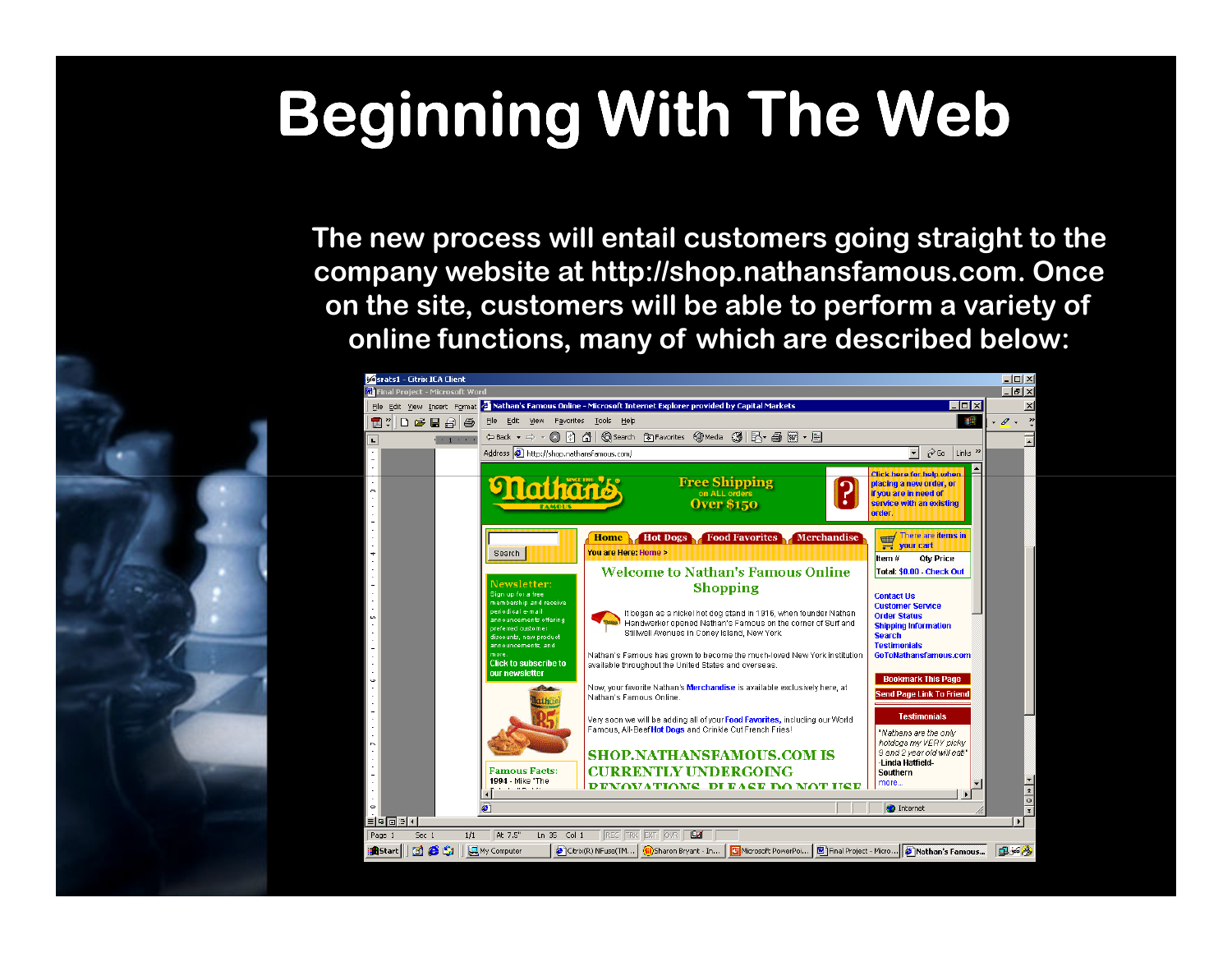### And Possibly Ending With A Flagship Store!!

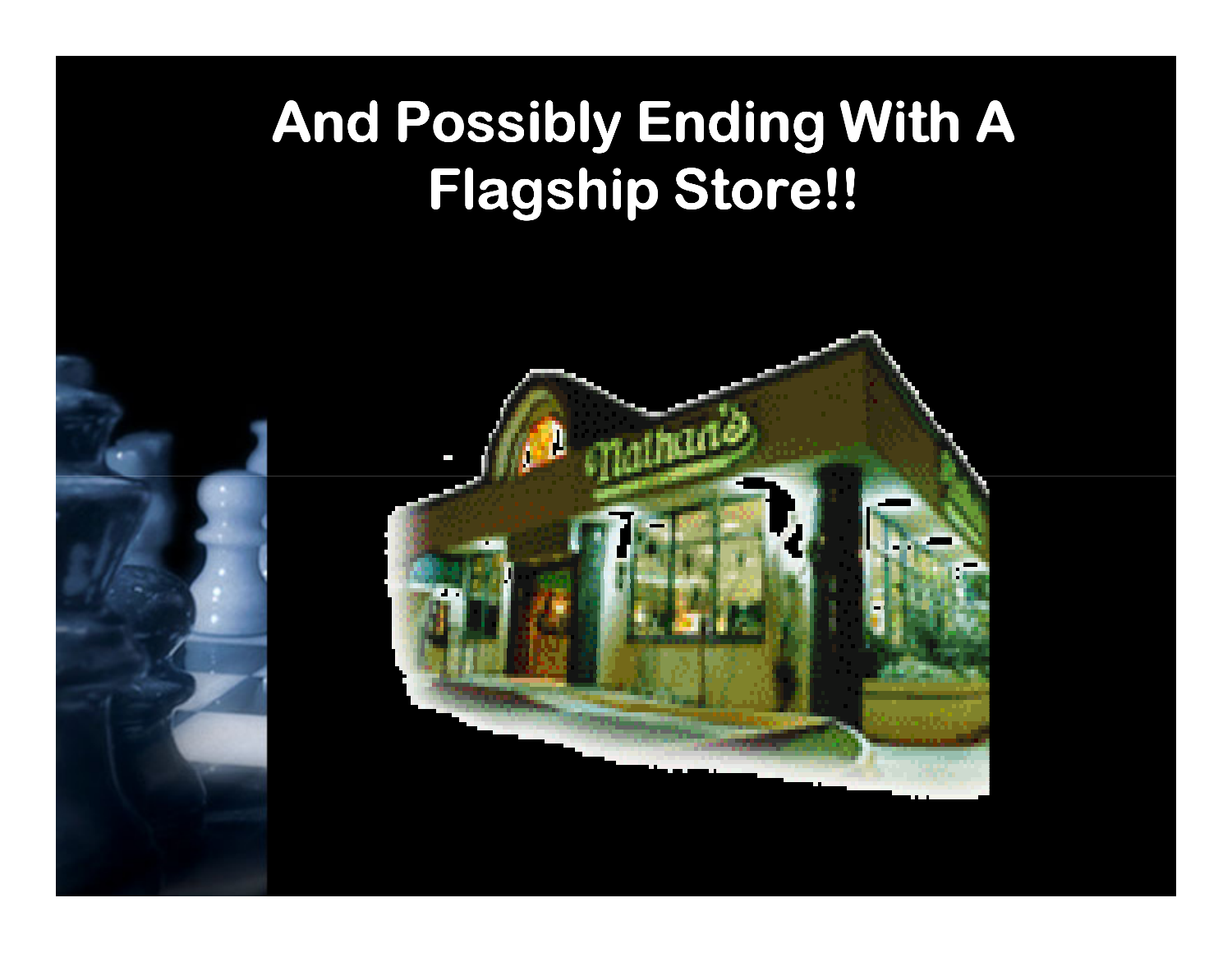### Dude, Where're My Hot Dogs?….

#### Distribution/Fulfillment

 Nathan's has committed itself to fulfilling orders with the partnership of UPS and the United States Postal Office. They will offer Standard and Priority shipping, including Canada.

#### Standard Shipping

 Most orders for in-stock items placed by 1 PM EST will ship within 1 or 2 business days by UPS Ground, with guaranteed delivery by UPS Ground from day of shipment

#### Priority Shipping Options

 $\bullet$ Puerto Rico, Alaska and Hawaii - shipping is additional. There will be additional delivery time as packages will ship USPS Parcel Post unless Priority Mail expedited shipping is requested, in which case additional charges will apply.

•Canadian customers will need to contact Customer Service for the  $\ddots$ availability of products and additional shipping charges.

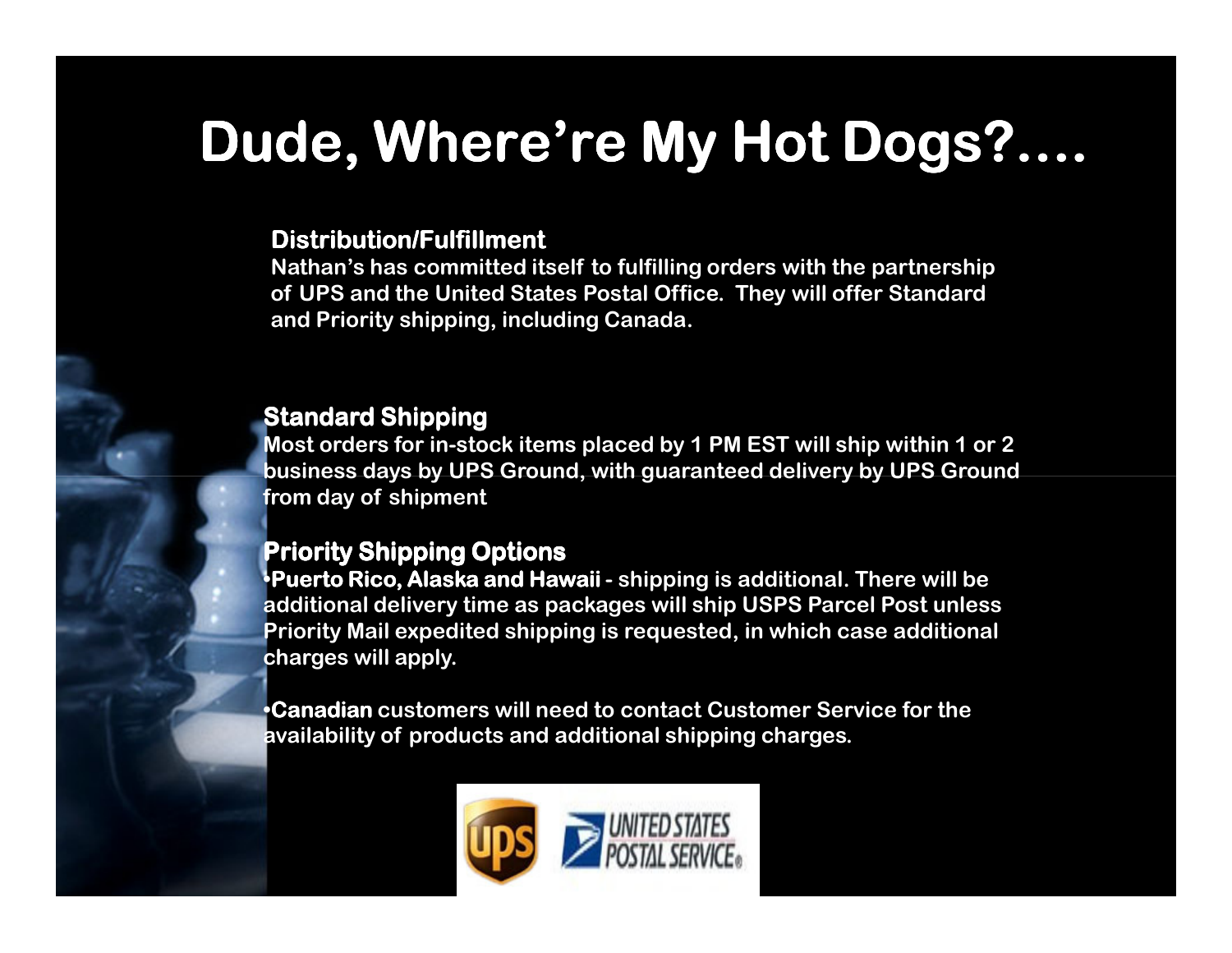## The Nathan's Guarantee

All of the products are unconditionally guaranteed for 30 days. If a customer is not satisfied for any reason, Nathan's will a full refund, less original shipping charges, no questions asked.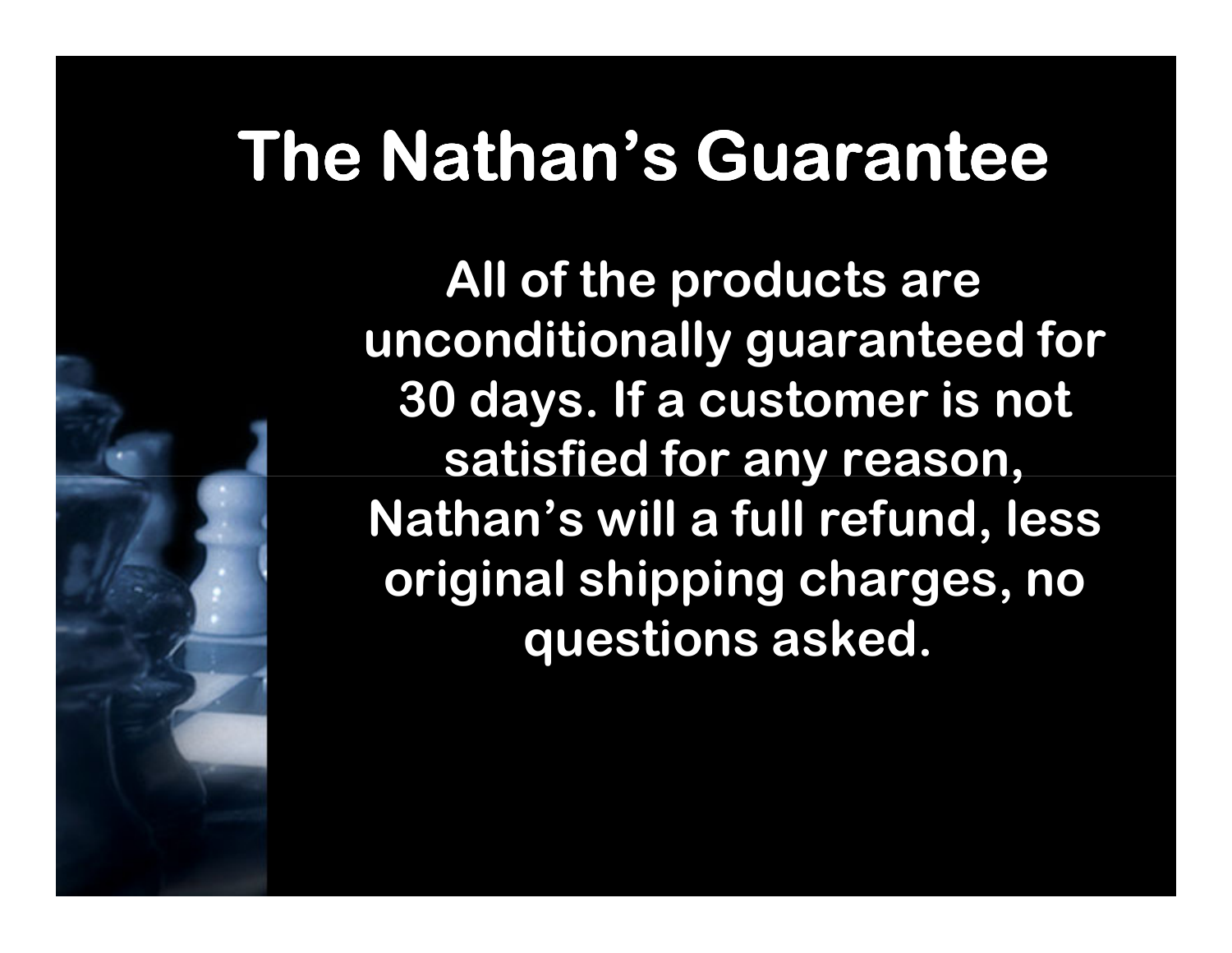### Why It'll Work………

- $\bullet$  According to figures for 2004, 837 million packages of hot dogs were sold at retail stores. The market for<br>hot dogs in the United States, measured in<br>supermarket sales only, is \$1.8 billion.
- $\bullet$  Hot dog producers estimate that an average of 38 percent of hot dogs are sold annually at retail<br>between Memorial Day and Labor Day. Last year,<br>there was approximately \$614 million in sales from<br>June through August— We're starting this expansion<br>at the right time!! at the right time!!
- $\bullet$ Nathan's Famous products are now sold in over<br>6,000 supermarkets and club stores throughout the 6,000 supermarkets and club stores throughout the country with annual sales to consumers of over \$80 million. For over five years, Nathan's packaged hot dog products have been the #1 seller in the greaterNew York area.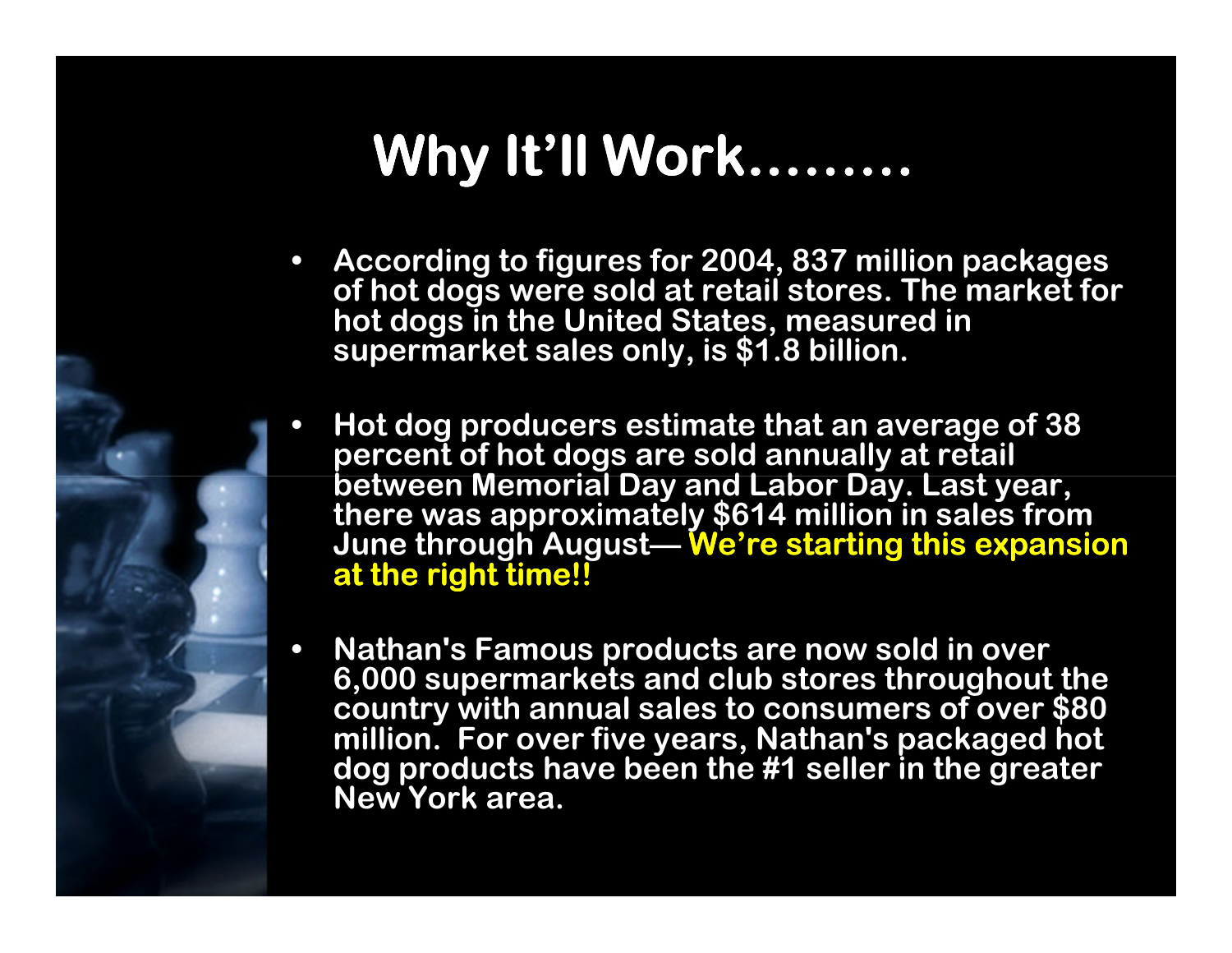## And This Is Why, Too!!!

#### **Top 10 Hot Dog Dog-Eating Stadiums Eating**

|                | Dodger Stadium             | 1,674,400 |  |  |
|----------------|----------------------------|-----------|--|--|
| $\overline{2}$ | <b>Coors Field</b>         | 1,545,000 |  |  |
| 3              | <b>Wrigley Field</b>       | 1,543,500 |  |  |
| 4              | <b>Yankees Stadium</b>     | 1,365,000 |  |  |
| 5              | <b>Minute Maid Park</b>    | 1,248,000 |  |  |
| 6              | <b>Edison Field</b>        | 1,133,000 |  |  |
| 7              | <b>HHH Metrodome</b>       | 850,000   |  |  |
| 8              | <b>Citizens Bank Park</b>  | 800,000   |  |  |
| 9              | <b>Shea Stadium</b>        | 745,000   |  |  |
| 10             | <b>U.S. Cellular Field</b> | 495,000   |  |  |

Source: National Hot Dog and Sausage Council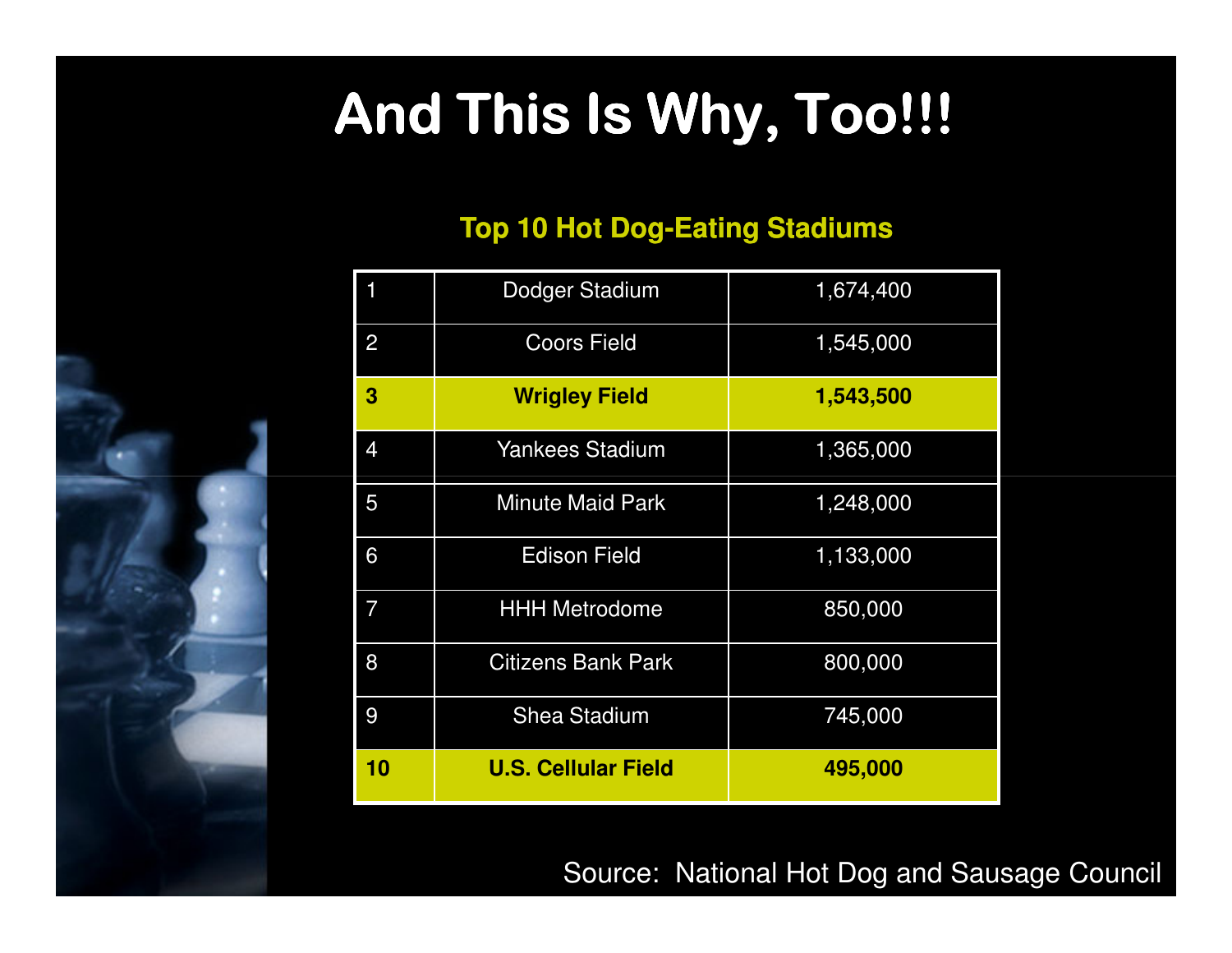#### Nathan's: Growth At A Glance….

Stock Chart (market close on May 20, 2005)